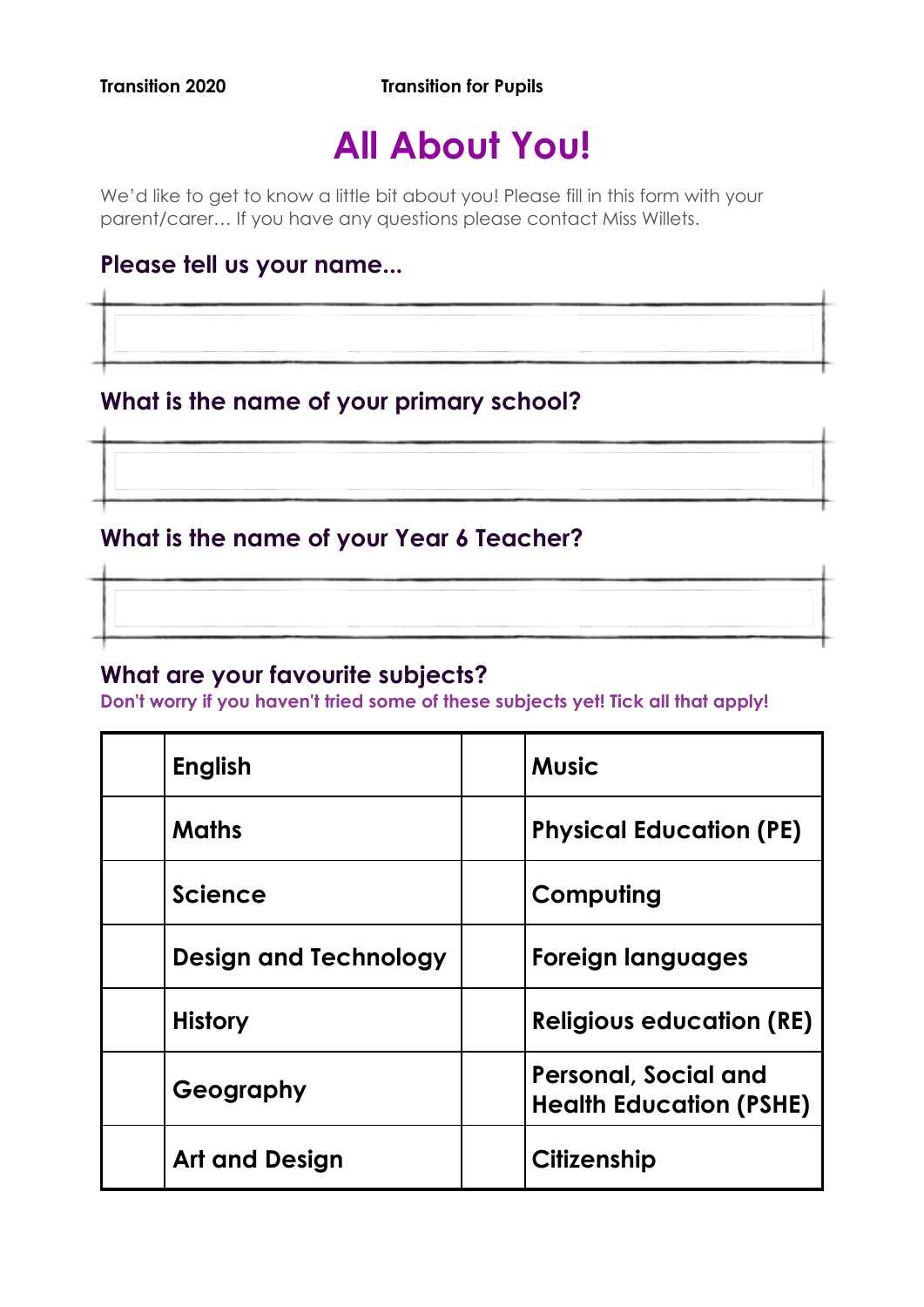**Transition 2020 Transition for Pupils** 

## **All About You! (Continued)**

### **Which hand do you write with most?**



### **Please write a list of the books you like to read…**

**Please tell us which sports you enjoy taking part in…** 

### **What is your best friend's name?**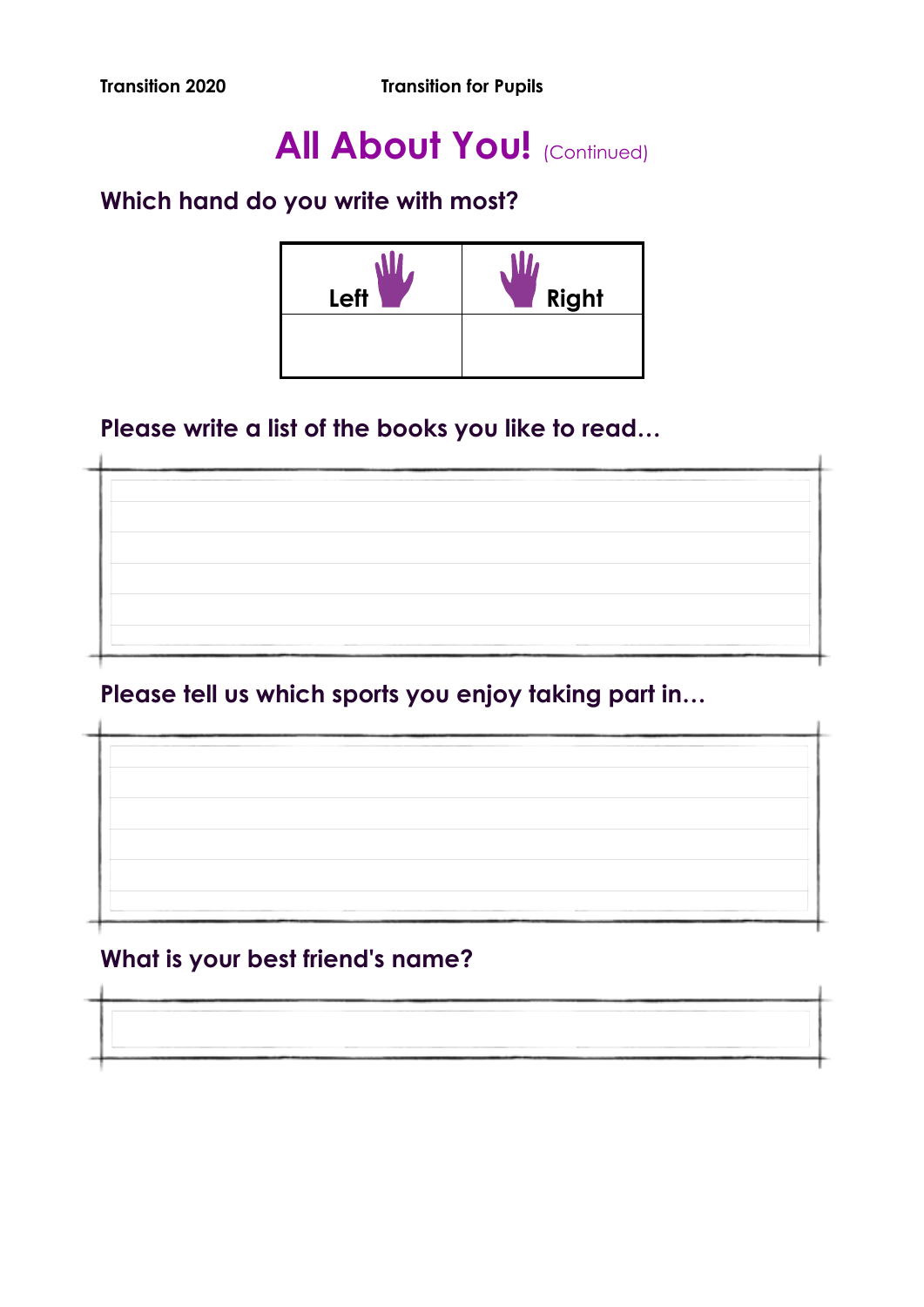**Transition 2020** Transition for Pupils

## **All About You! (Continued)**

### **What after-school activities do you join in with?**

### **What makes you happy?**

### **What makes you unhappy?**

### **What makes you annoyed?**

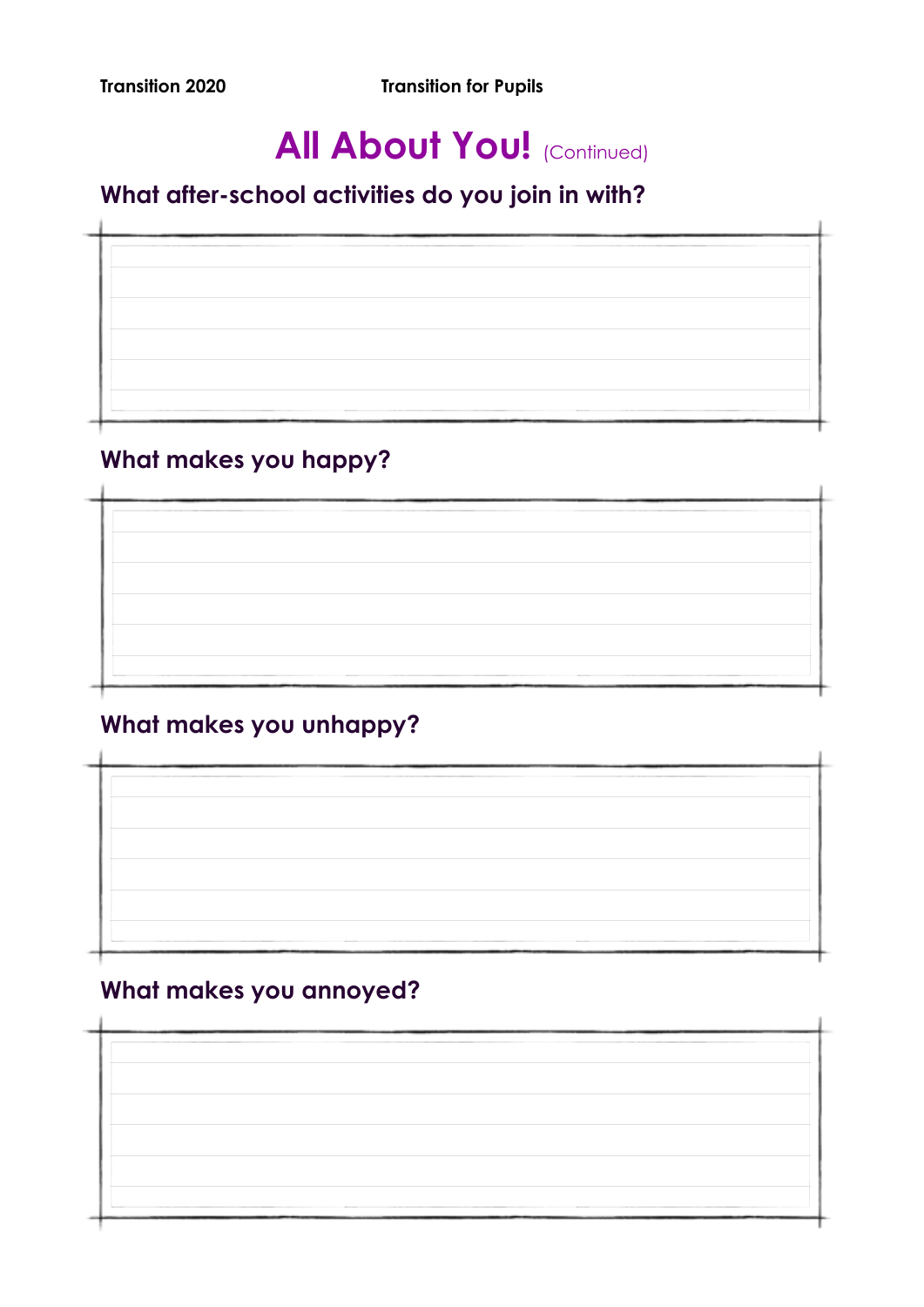## **All About You! (Continued)**

### **Do you have any worries about your work?**

| Yes | <b>No</b> |
|-----|-----------|
|     |           |

### **Please tell us why...**

## **Do you find any work particularly challenging or difficult?**

| Yes | <b>No</b> |
|-----|-----------|
|     |           |

### **Please write about it here...**